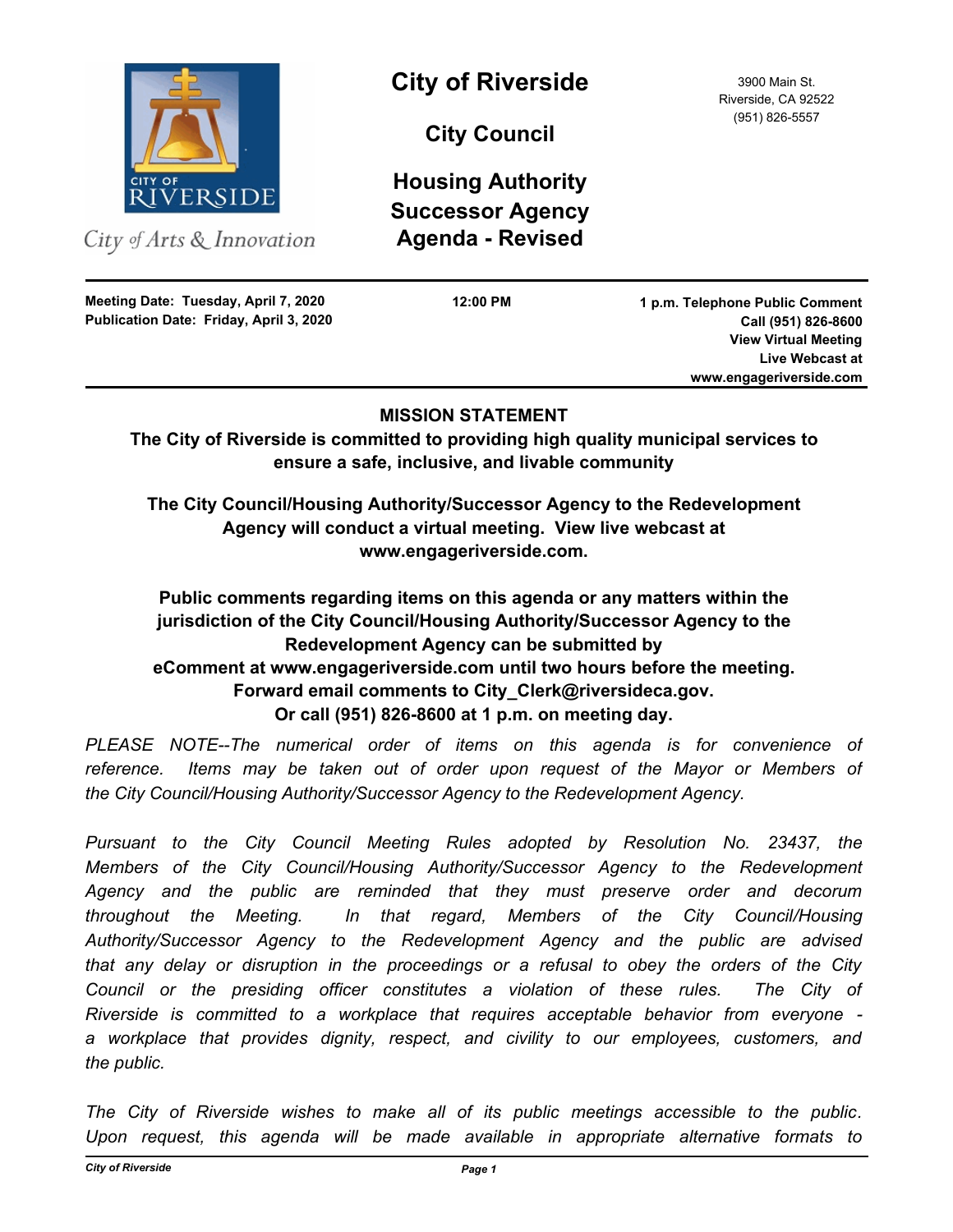*persons with disabilities, as required by 42 U.S.C. §12132 of the Americans with Disabilities Act of 1990. Any person with a disability who requires a modification or accommodation in order to participate in a meeting should direct such request to the City's ADA Coordinator at (951) 351-6162 at least 72 hours before the meeting, if possible. TTY users call 7-1-1 for telecommunications relay services (TRS).*

*Agenda related writings or documents provided to the City Council are available at www.engageriverside.com.*

## **12 P.M.**

## MAYOR CALLS MEETING TO ORDER

#### CLOSED SESSIONS

*Time listed is approximate. The City Council/Housing Authority/Successor Agency to the Redevelopment Agency may adjourn to the below listed Closed Sessions at their convenience during this City Council/Housing Authority/Successor Agency to the Redevelopment Agency meeting.*

1 Pursuant to Government Code §54956.9(d)(2) to confer with and/or receive advice from legal counsel concerning one case of anticipated litigation

## *Attachments:* [Report](http://riversideca.legistar.com/gateway.aspx?M=F&ID=e8a66a5a-fb4c-436a-afad-3e521da67938.doc)

2 Pursuant to Government Code §54956.9(d)(4) to confer with and/or receive advice from legal counsel concerning one case of anticipated litigation

## *Attachments:* [Report](http://riversideca.legistar.com/gateway.aspx?M=F&ID=1a4acc60-c30c-4ee8-8861-68cf2e95e4fa.doc)

3 Pursuant to Government Code §54956.9(d)(1) to confer with and/or receive from legal counsel concerning Aaron Johnson v. City of Riverside, WCAB Claim No: ADJ 11446776; ADJ11446775

#### *Attachments:* [Report](http://riversideca.legistar.com/gateway.aspx?M=F&ID=c6e3890c-806f-400b-96da-ac959bf450b9.DOC)

4 Pursuant to Government Code §54956.9(d)(1) to confer with and/or receive from legal counsel concerning John Wolpack III v. City of Riverside, WCAB Claim No. 190171

#### *Attachments:* [Report](http://riversideca.legistar.com/gateway.aspx?M=F&ID=a1c50788-873a-4042-a03e-1d2f263bbeeb.DOC)

4a Pursuant to Government Code §54956.9(d)(1) to confer with and/or receive from legal counsel concerning (1) Tony Platt v City of Riverside, RCSC Case No. RIC 1822011; and (2) City of Riverside v. Tony Platt, et al., RCSC Case No. COC 1900185

*Attachments:* [Report](http://riversideca.legistar.com/gateway.aspx?M=F&ID=921c427d-a686-4757-8919-6137a4582c5e.pdf)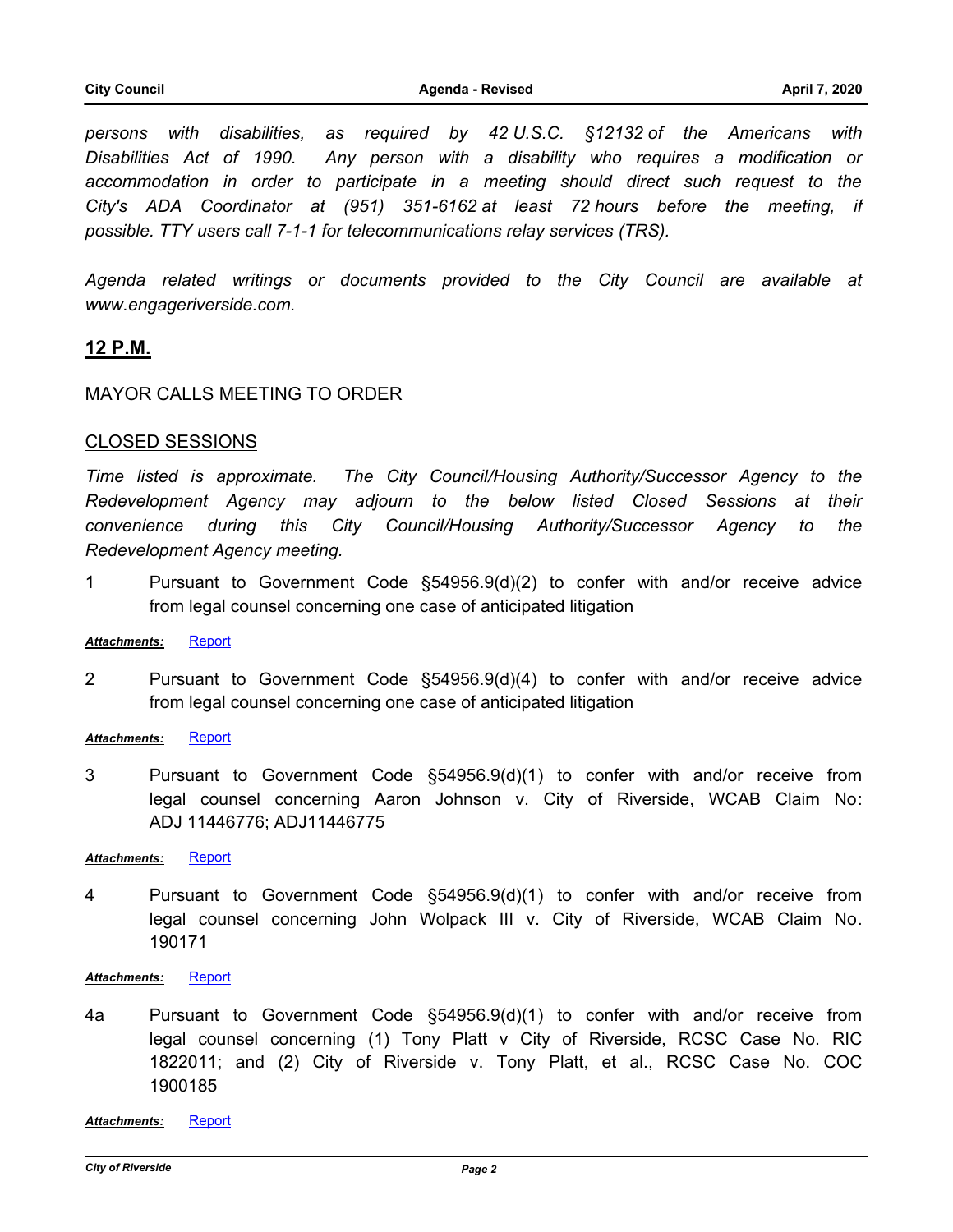5 Pursuant to Government Code §54957.6 to review the City Council's position and instruct designated representatives regarding salaries, salary schedules, or compensation paid in the form of fringe benefits of all Executive Management employees including the City Attorney and City Clerk, all Management and Confidential employees as defined by PERS, Fire Management Unit, Riverside City Firefighters Association, Riverside Police Officers Association (Police and Police Supervisory Units), Service Employees International Union #721, International Brotherhood of Electrical Workers #47, and Riverside Police Administrators Association

*Attachments:* [Report](http://riversideca.legistar.com/gateway.aspx?M=F&ID=3e9e9247-50ac-4928-806b-48ecb7d916d2.doc)

- 5a Pursuant to Government Code §54957 for performance evaluation of City Attorney
- *Attachments:* [Report](http://riversideca.legistar.com/gateway.aspx?M=F&ID=231893e1-a622-410d-9b4f-ef02f7700538.pdf)

## **1 P.M.**

INVOCATION - Councilmember Edwards

## PLEDGE OF ALLEGIANCE TO THE FLAG

## PUBLIC COMMENT

5b You are invited to participate by phone to comment on agenda items and matters within the jurisdiction of the City Council. Each caller will be given up to 5 minutes total for comments on all agenda items.

## COMMUNICATIONS

- 6 Brief reports on conferences, seminars, and regional meetings attended by Mayor and City Council, Ward updates, and announcements of upcoming events
- 7 Intergovernmental relations and legislative update (All Wards)
- 8 California Public Employees Retirement System challenge/financial solvency update (All Wards) (5-minute presentation)
- 9 Homeless solutions update (All Wards) (5-minute presentation)
- 10 Pertinent health, safety, and security updates (All Wards) (5-minute presentation)
- 11 Review Proclamation of Local Emergency regarding Novel Coronavirus (COVID-19) proclaimed on March 13, 2020, and ratified on March 17, 2020 - Continue Local Emergency - Authorize City Manager, or designee, to execute all contracts, agreements, documents and/or grants over \$50,000 pertaining to Local Emergency with subsequent detailed report to City Council (City Manager) (All Wards)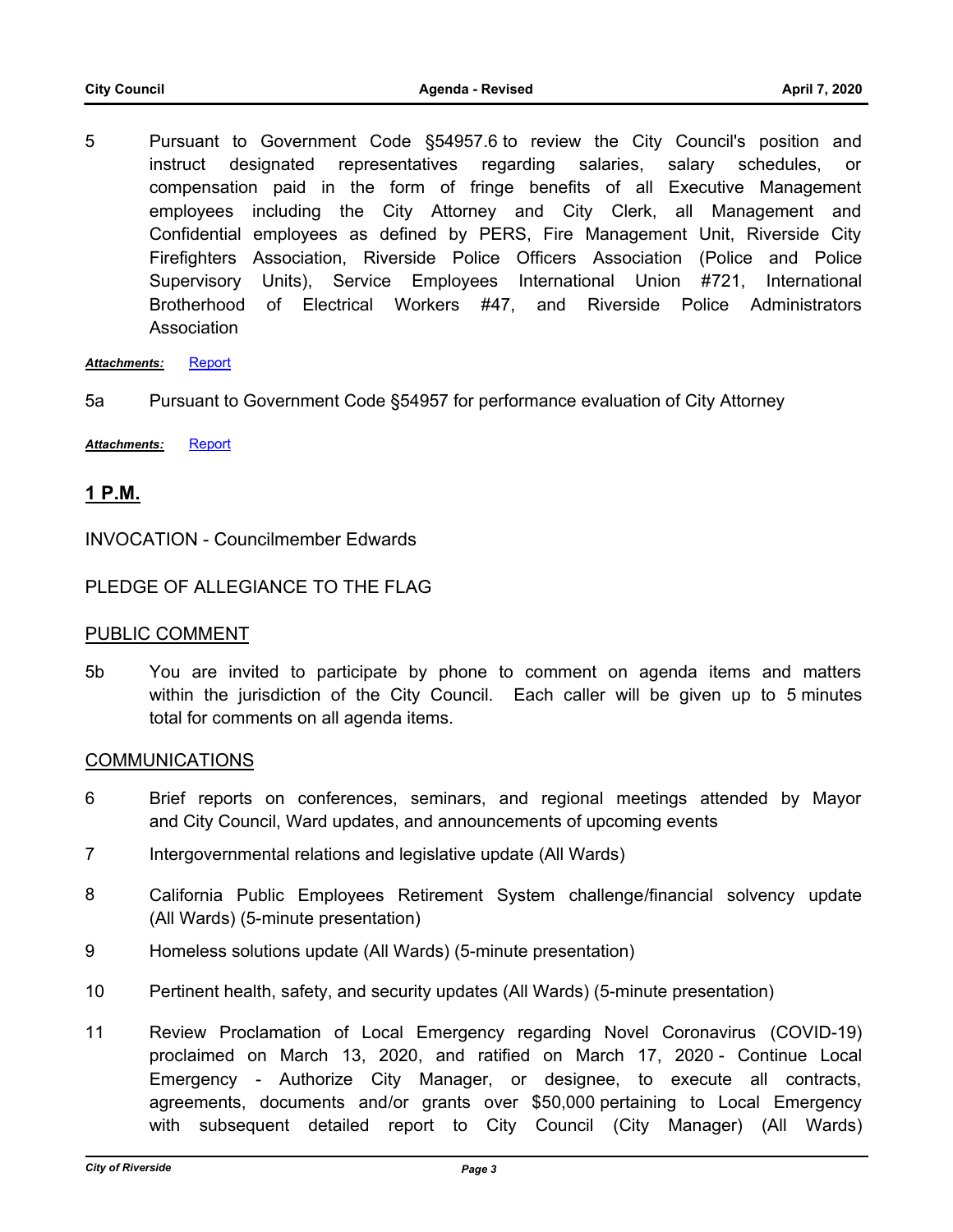(5-minute presentation)

[Revised Report](http://riversideca.legistar.com/gateway.aspx?M=F&ID=a5984acf-f3c0-4fb2-b809-7e1b72ffcd21.pdf) **[Report](http://riversideca.legistar.com/gateway.aspx?M=F&ID=4504cd72-aacc-4f1b-969e-7cb8de41fbd0.docx) [Proclamation](http://riversideca.legistar.com/gateway.aspx?M=F&ID=9be9d71b-e59a-488f-b7ef-817ea159111b.pdf)** *Attachments:*

11a Ratify Director of Emergency Services Order suspending all local ordinances and conditions of approval restricting delivery of emergency necessities to grocery stores and other retail or institutional channels during term of local emergency (City Manager) (All Wards) (5 minute presentation)

[Report](http://riversideca.legistar.com/gateway.aspx?M=F&ID=6bfabc7f-1358-4ac0-b743-2978475fa245.pdf) **[Order](http://riversideca.legistar.com/gateway.aspx?M=F&ID=714de3d6-2034-447f-abcd-7b17f7984935.pdf)** *Attachments:*

12 Rules or regulations created or suspended (All Wards) (5-minute presentation)

## CONSENT CALENDAR

*All matters listed under the CONSENT CALENDAR are considered routine by the City Council/Housing Authority/Successor Agency to the Redevelopment Agency and may be*  enacted by one motion in the form listed below. There will be no separate discussion of *these items unless, before the City Council/Housing Authority/Successor Agency to the Redevelopment Agency votes on the motion to adopt, Members of the City Council/Housing Authority/Successor Agency to the Redevelopment Agency or staff request specific items be removed from the Consent Calendar for separate action. Removed consent items will be discussed following the Discussion Calendar.*

## City Clerk

13 A Resolution of the City Council of the City of Riverside, California, reciting the fact of the General Municipal Election held in said City on the 3rd day of March, 2020, declaring the results thereof and setting forth such other matters as are provided by law - A Resolution of the City Council of the City of Riverside, California, ordering, calling, providing for and giving notice of a Special Municipal Runoff Election to be held in the City of Riverside on the 3rd day of November, 2020, for the purpose of electing the Mayor of said City of Riverside, and giving notice and ordering that said Special Municipal Runoff Election is consolidated with all other elections being held in the same territory on the same date - Waive further readings (All Wards)

#### **[Report](http://riversideca.legistar.com/gateway.aspx?M=F&ID=62880c5a-05f4-4db5-a769-8370fa50672e.docx)** *Attachments:*

[R - Election Results](http://riversideca.legistar.com/gateway.aspx?M=F&ID=79659c99-0f32-496b-863b-1943f3ed308b.doc) [R - Calling Election](http://riversideca.legistar.com/gateway.aspx?M=F&ID=357979d3-bcd3-4bd2-8500-fb680def38c4.doc)

14 Resolution of the City Council of the City of Riverside, California, establishing rules of procedure and order of business for the City Council of the City of Riverside and related functions and activities and rescinding all prior actions taken, and repealing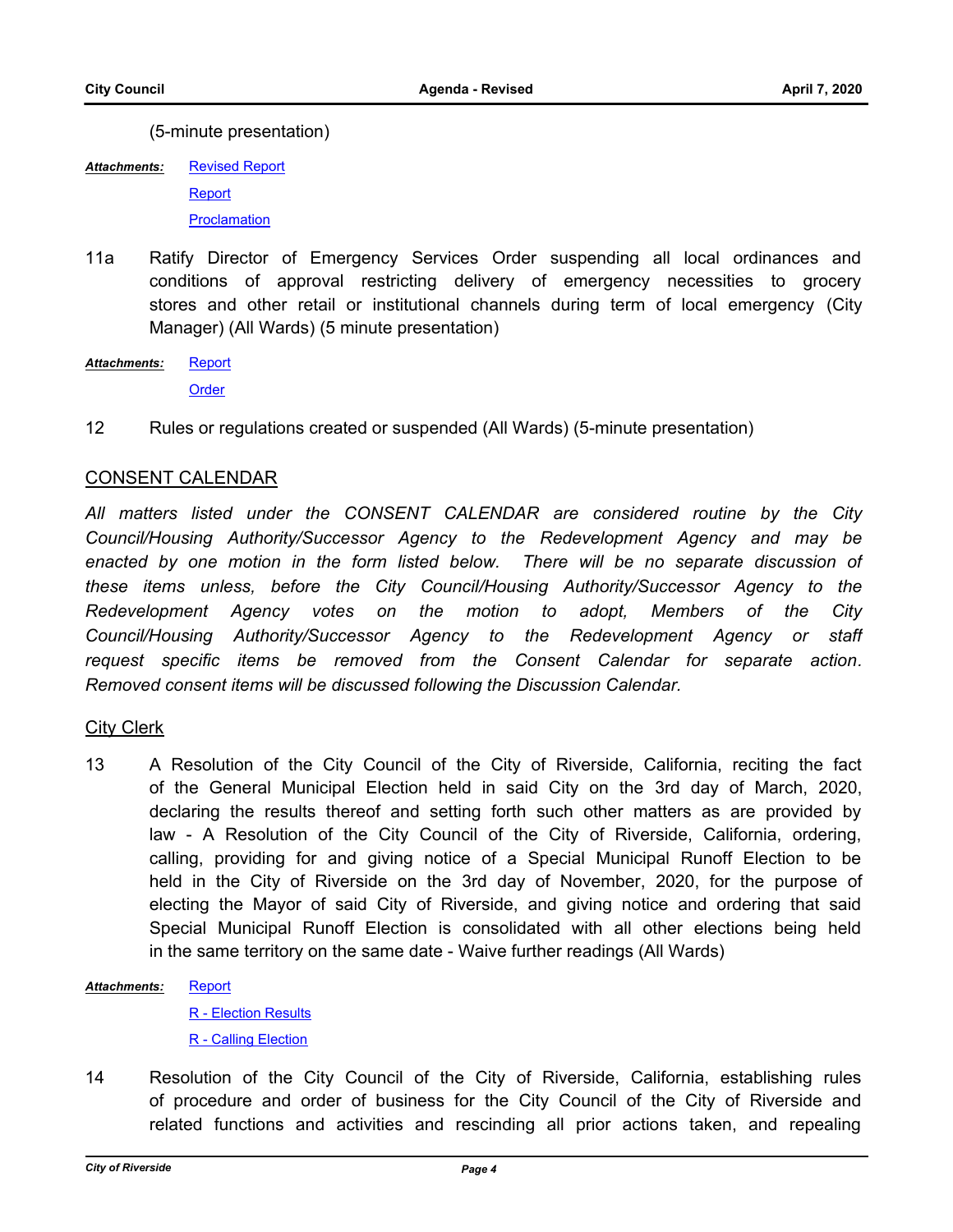Resolution No. 23437 to rename and repurpose City Council Standing Committee names, topic areas, and board/commission referrals - Waive further reading (All Wards)

**[Report](http://riversideca.legistar.com/gateway.aspx?M=F&ID=e987a6c0-39ca-4246-9e0f-147999e1e81a.docx)** *Attachments:*

**[Resolution](http://riversideca.legistar.com/gateway.aspx?M=F&ID=9db3de43-8083-4714-904b-2c9bbee43ae7.pdf)** 

15 Minutes of March 10 and 17, 2020

[3-17-20 Minutes Revised](http://riversideca.legistar.com/gateway.aspx?M=F&ID=c428c2b5-b782-4072-b40b-366ceb3d9fc5.pdf) [3-10-20 Minutes](http://riversideca.legistar.com/gateway.aspx?M=F&ID=659fe0df-c3c0-4965-9f15-c77a7558572e.pdf) [3-17-20 Minutes](http://riversideca.legistar.com/gateway.aspx?M=F&ID=ef05e08a-dbd8-4833-a00d-444b90937ee3.pdf) *Attachments:*

#### City Council

16 Announcement of committee meeting:

Mayor's Nominating and Screening Committee at 11 a.m. on Tuesday, March 31, 2020, Art Pick Council Chamber

## City Manager

17 Lease Agreement with Regents of University of California for \$1 annually with two-year initial term and two-year extension options for 2,500-square-foot office space for medical care services for homeless individuals - 2880 Hulen Place (Ward 1)

**[Report](http://riversideca.legistar.com/gateway.aspx?M=F&ID=b2d29524-6b4b-400b-b874-6d4bd5a0dd42.docx)** [Map](http://riversideca.legistar.com/gateway.aspx?M=F&ID=a461a5bd-8373-4f43-8530-348a22f5bb7d.pdf) *Attachments:*

**[Agreement](http://riversideca.legistar.com/gateway.aspx?M=F&ID=d65aaac7-0963-4359-8cf6-9a41d7e2773a.pdf)** 

- 18 Housing Authority First Amendment to Purchase Option Agreement with Innovative Housing Opportunities for 90-day extension to facilitate additional State Multifamily Housing Program application for development of 33-unit permanent supportive housing community on Housing Authority-owned property - 3861-3893 Third Street (Ward 1)
- **[Report](http://riversideca.legistar.com/gateway.aspx?M=F&ID=169db658-769f-4497-bc5c-1d09eb6ad269.docx)** *Attachments:*

**[Agreement](http://riversideca.legistar.com/gateway.aspx?M=F&ID=b63c3e13-2a3c-44f1-9782-0094558d3479.pdf)** [Site Map](http://riversideca.legistar.com/gateway.aspx?M=F&ID=7afc971c-cee7-4806-9dd3-622b34a276ab.docx)

#### Community and Economic Development

19 Interim moratorium update on building permits and entitlements for all industrial, manufacturing, distribution, and/or warehouse uses on property zoned or proposed to be zoned Business Manufacturing Park or General Industrial within Northside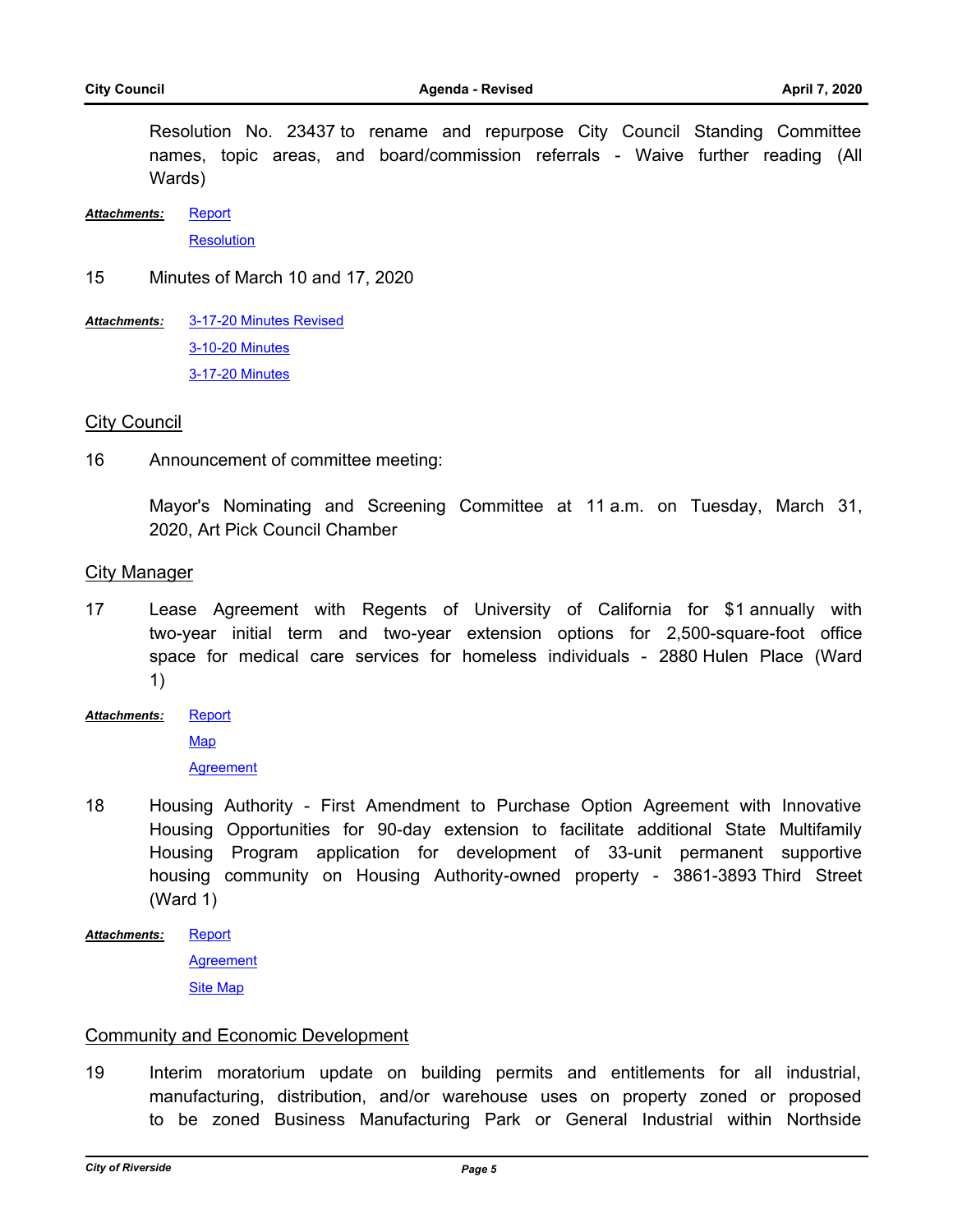## Neighborhood (Ward 1)

[Report](http://riversideca.legistar.com/gateway.aspx?M=F&ID=1dc8718e-cd0f-4232-8ed6-2226a6d82f23.docx) *Attachments:*

> [Ordinance No. 7508](http://riversideca.legistar.com/gateway.aspx?M=F&ID=42e89f5f-14ce-4e2f-ae04-4a44cfe32238.pdf) [Report 3-10-20](http://riversideca.legistar.com/gateway.aspx?M=F&ID=1f9d0ee2-4d5d-4c23-ba68-323037df893a.pdf) [Land Use Map](http://riversideca.legistar.com/gateway.aspx?M=F&ID=f13dcc5b-3bb7-48b7-b4bf-b3b68750c70d.pdf) **[Presentation](http://riversideca.legistar.com/gateway.aspx?M=F&ID=1d307459-a5b5-4fef-8453-cd4423592237.pdf)**

## Fire

- 20 Award Bid 7733 to Velocity Fire Equipment, Fontana, for \$536,482.24 from Urban Area Security Initiative Fiscal Year 18 Account for Foam Tender for Riverside Urban Area Security Initiative region to provide foam coverage in large quantities for aircraft fires, chemical spills, pipeline emergencies, over-the-road, and oil by rail fires (All Wards)
- **[Report](http://riversideca.legistar.com/gateway.aspx?M=F&ID=ffb6d64e-d83e-4b26-90dd-bdd52fe4131d.docx)** [Bid Award Recommendation](http://riversideca.legistar.com/gateway.aspx?M=F&ID=e1913b47-a323-4aed-af65-a4afb88f2b2b.pdf) *Attachments:*

## General Services

- 21 This item has been removed from the agenda
- 22 This item has been removed from the agenda
- 23 Purchase one compressed natural gas automated side-loading refuse truck from Los Angeles Truck Center, LLC, Whittier, for \$382,008.24 from Public Works Department Automotive Equipment Account for replacement of refuse trucks (All Wards)
- [Report](http://riversideca.legistar.com/gateway.aspx?M=F&ID=0c940fed-3f5c-4ee5-88a4-bb994e318fbb.docx) [Pricing Letter](http://riversideca.legistar.com/gateway.aspx?M=F&ID=7f50c886-1d02-4126-905e-501cef5753f8.pdf) [Bid 7444](http://riversideca.legistar.com/gateway.aspx?M=F&ID=d3201188-f7f1-489a-8133-30f9316651fd.pdf) *Attachments:*

## Innovation and Technology

24 MEASURE Z - Award Bid 7726 to Vector Resources, Inc., dba VectorUSA, for \$120,520.70 from Measure Z Technology Replacement Program and Public Utilities Department Electric Fund Citywide IT Project Accounts for fiber optic connection upgrades at various City locations - Interfund transfers, interdepartmental transfers, and supplemental appropriations to Capital Funds 401 and 420, Innovation and Technology Department, and Fiber Optic Connection Upgrade Project Accounts (All Wards)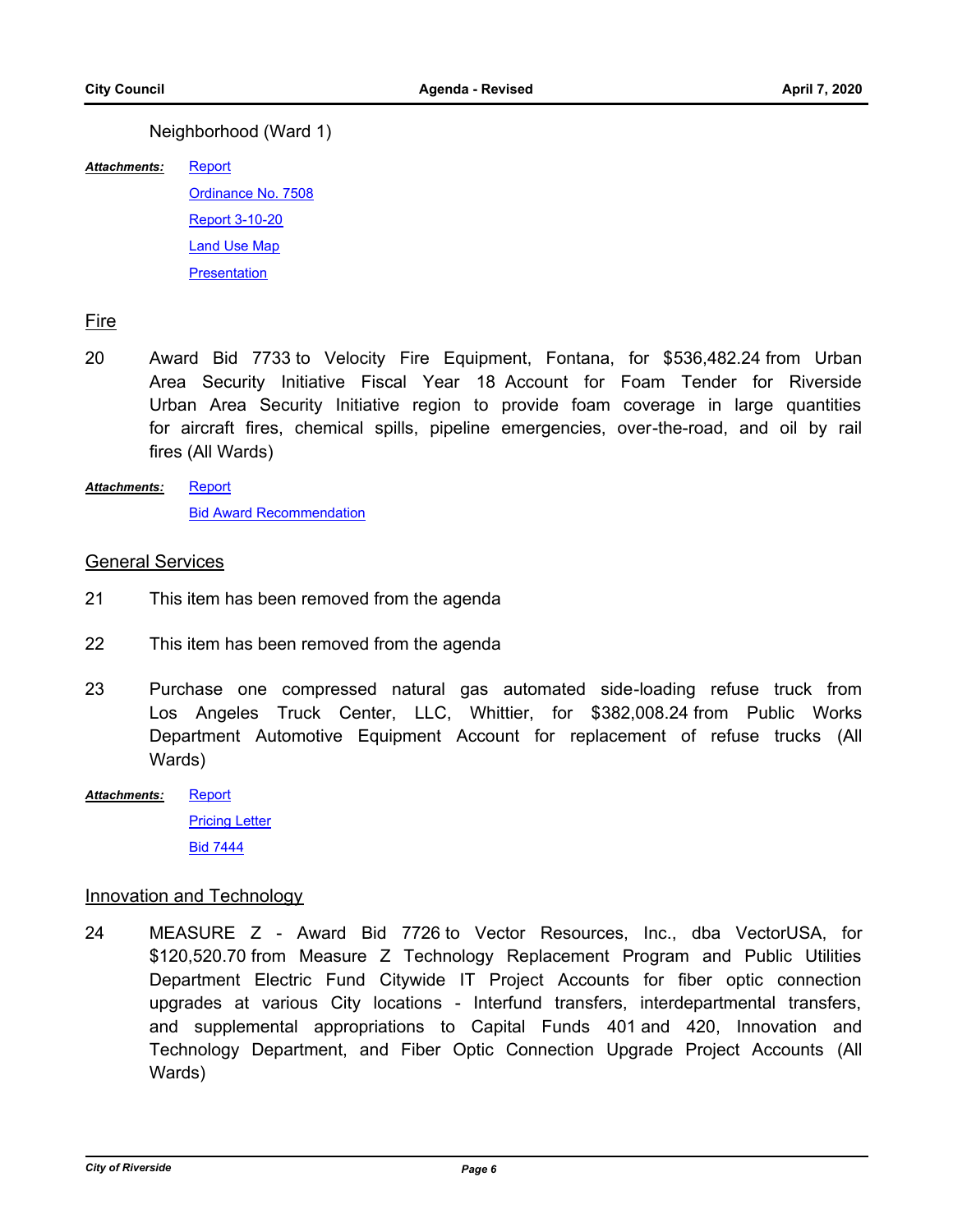**[Report](http://riversideca.legistar.com/gateway.aspx?M=F&ID=e9e2a171-e62d-4024-9943-c551649f0182.docx)** [Bid Award Reommendation](http://riversideca.legistar.com/gateway.aspx?M=F&ID=ba8c76c3-0920-4aa1-b0d4-c540abc49787.pdf) *Attachments:*

## Library

- 25 Appropriate AT&T rebate credits of \$146,016 annually for four one-year remaining terms through June 30, 2023, per Agreement with Califa Group for enhanced internet connectivity for Riverside Public Libraries (All Wards)
- **[Report](http://riversideca.legistar.com/gateway.aspx?M=F&ID=78cc4b79-8d28-4377-a147-d3658c02dac3.docx)** *Attachments:*

**[Agreement](http://riversideca.legistar.com/gateway.aspx?M=F&ID=668acc08-201b-4c9a-a6f4-23a963f74633.pdf)** 

## Parks, Recreation, and Community Services

- 26 First Amendment to Lease Agreement with Regents of University of California for total revenue of \$1,855.91 monthly for use of 949 square feet of space at Cesar Chavez Community Center through June 30, 2020, with two one-year extension options - 2060 University Avenue (Ward 2)
- **[Report](http://riversideca.legistar.com/gateway.aspx?M=F&ID=4f874d8e-3004-4b08-be4a-956949dc8214.docx)** *Attachments:*

**[Agreement](http://riversideca.legistar.com/gateway.aspx?M=F&ID=85d8f874-a499-4036-b2e1-79e7091c88d5.pdf)** 

- 27 Lease Agreement with Farmworkers Institute of Education and Leadership Development, Inc., for \$59,741.64 lease revenue for 953 square feet of classroom space at Cesar Chavez Community Center at Bobby Bonds Park through December 31, 2021 - 2060 University Avenue (Ward 2)
- **[Report](http://riversideca.legistar.com/gateway.aspx?M=F&ID=aa305c9d-545a-46de-a049-3d4fa8282e69.doc)** *Attachments:*

**[Agreement](http://riversideca.legistar.com/gateway.aspx?M=F&ID=00f351fb-ef1e-4fb1-b4ee-e57674e8a809.pdf)** 

28 Agreement with Universal Building Maintenance, LLC dba Allied Universal Janitorial Services for \$139,600 with ten percent change order authority of \$13,960 for total contract of \$153,560 from Parks Division Professional Services Account for four-month term for janitorial services at community centers (All Wards)

[Report](http://riversideca.legistar.com/gateway.aspx?M=F&ID=e70c5943-cd67-4433-ac05-d00b79f99839.docx) *Attachments:*

[Agreement](http://riversideca.legistar.com/gateway.aspx?M=F&ID=3a36e867-0f78-4a31-85d8-8ef04378ecc4.pdf)

## Police

29 Increase purchase order with Heli-Mart, Inc. by \$30,000 for total amount of \$80,000 with ten percent change order authority from Police Department Non-Stock Inventory Account for helicopter parts (All Wards)

#### *Attachments:* [Report](http://riversideca.legistar.com/gateway.aspx?M=F&ID=c3515e5e-29f4-4bb1-b5a5-9c1d0d297178.docx)

30 United States Drug Enforcement Administration overtime reimbursement of \$18,649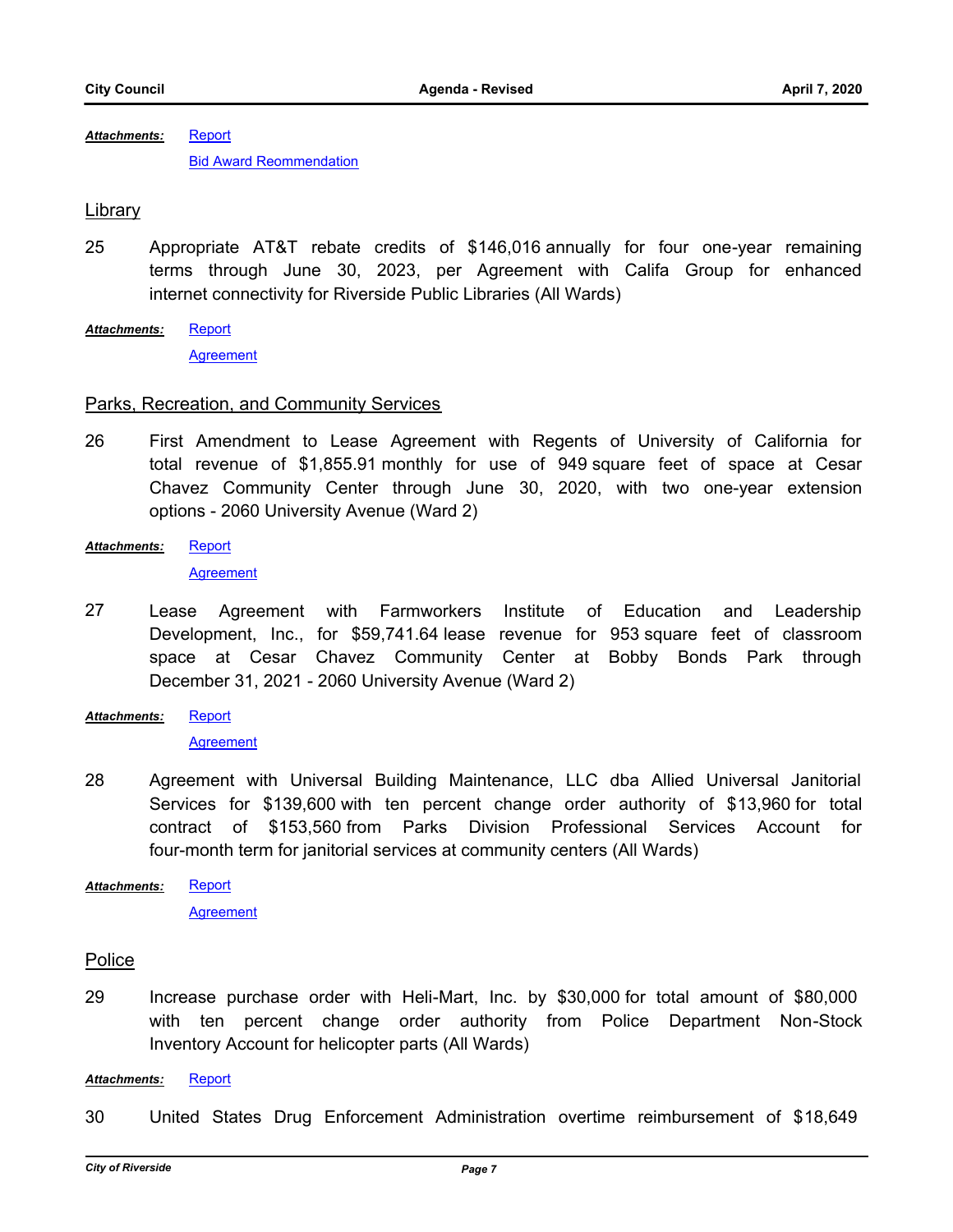for High Intensity Drug Trafficking Area Task Force - State of California Department of Justice Inland Narcotic Crackdown Allied Task Force overtime and helicopter maintenance reimbursements of \$57,540.75 and \$50,000, respectively - Federal Bureau of Investigation Inland Regional Apprehension Team Task Force overtime reimbursement of \$18,649 - United States Department of Justice, Bureau of Alcohol, Tobacco and Firearms overtime reimbursement of \$37,298 for Alcohol Tobacco and Firearms Gun/Gang Task Force - United States Marshals Service Regional Fugitive Task Force overtime reimbursement of \$40,000 - Federal Bureau of Investigations Orange County Regional Computer Forensic Laboratory overtime reimbursement of \$18,649 - United States Postal Inspection Service revenue of \$17,753 - Supplemental appropriations (All Wards)

*Attachments:* [Report](http://riversideca.legistar.com/gateway.aspx?M=F&ID=20505bbd-8b4d-48c7-a6f5-067e24be0a43.docx)

## Public Utilities

- 31 Southern California Public Power Authority bi-annual expenditure report for July through December 2019 (All Wards)
- **[Report](http://riversideca.legistar.com/gateway.aspx?M=F&ID=0dc1e3fb-e037-433f-84a7-2abbc406b906.docx)** *Attachments:*

**[Procurement](http://riversideca.legistar.com/gateway.aspx?M=F&ID=cf9b7c4c-ffa4-41ab-adda-d891fa1734f2.pdf)** 

**[Minutes](http://riversideca.legistar.com/gateway.aspx?M=F&ID=3795e866-bfe0-4a93-9a68-ea862beefe45.doc)** 

- 32 Joinder Agreement with Southern California Edison as Program Administrator for participation and implementation of Clean Fuel Reward Program for \$168,485 initial contribution and \$200,000 estimated annual contributions for electric vehicle charging - Increase of \$1,080,000 in estimated revenue from sale of Low Carbon Fuel Standard credits for Fiscal Year 2019-20 for total revenue of \$1,200,000 - Appropriate \$370,000 to Electric Fund Power Resources Clean Fuel Reward Expenditure Account for program start-up and annual contribution for Fiscal Year 2019/2020 (All Wards)
- [Report](http://riversideca.legistar.com/gateway.aspx?M=F&ID=f336dd35-2309-4123-93cb-1c6a5dbfae73.docx) [Governance Agreement](http://riversideca.legistar.com/gateway.aspx?M=F&ID=62927890-b213-46e5-a2c7-97390b3e09c4.pdf) [Joinder Agreement](http://riversideca.legistar.com/gateway.aspx?M=F&ID=bfdbedf6-8f1b-4153-bba9-2bebb0401d01.pdf) [BPU Minutes](http://riversideca.legistar.com/gateway.aspx?M=F&ID=c111648a-a122-43fe-8477-f0c49b63b06c.docx) **[Presentation](http://riversideca.legistar.com/gateway.aspx?M=F&ID=8e9f1af5-716e-4764-bce6-d4086e6fcca8.pdf)** *Attachments:*

## Public Works

33 Award Bid 7736 to Leonida Builders, Inc., Santa Clarita, for \$678,404.70 from Curb and Gutter Repair, Sidewalk Repair, and Pedestrian Ramps Accounts for Citywide curb, gutter, sidewalk, and pedestrian ramp repairs at various locations (All Wards)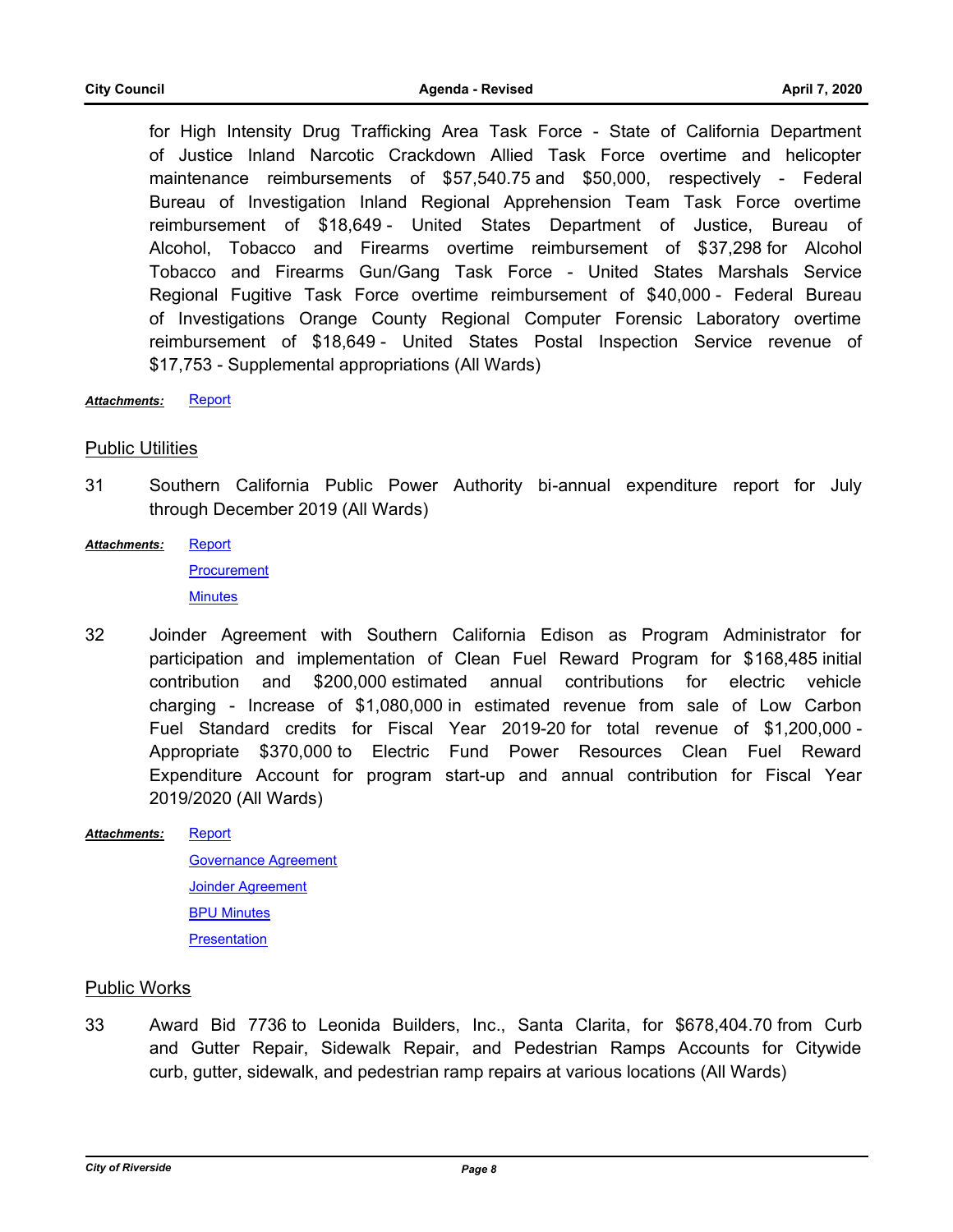**[Report](http://riversideca.legistar.com/gateway.aspx?M=F&ID=790f4110-3e44-4c6b-9541-e6070928682f.doc) [Project Location Map](http://riversideca.legistar.com/gateway.aspx?M=F&ID=69ae803e-55f2-4f8b-ba5e-54bc9808b8b0.pdf) [Bid Award Recommendation](http://riversideca.legistar.com/gateway.aspx?M=F&ID=18db9863-19cd-4747-ad52-58c0d1aeddb0.pdf)** *Attachments:*

34 Award Bid 7727 to Elecnor Belco Electric, Inc., Chino, for \$886,763 from California Department of Transportation Active Transportation Program Cycle 2 Grant Funds and Citywide Bike/Ped Improvements Account for various bicycle and pedestrian improvements - Supplemental appropriation (Wards 1, 2, and 3)

#### [Report](http://riversideca.legistar.com/gateway.aspx?M=F&ID=5c74c511-5f4c-4b46-8080-c939987aa168.docx) *Attachments:*

[Map](http://riversideca.legistar.com/gateway.aspx?M=F&ID=b50094e7-023e-4056-90b8-00d284eb13eb.pdf) **[Bid Award Recommendation](http://riversideca.legistar.com/gateway.aspx?M=F&ID=d994be9c-e3ab-48b1-ad40-25d70acc9cfb.pdf) [Presentation](http://riversideca.legistar.com/gateway.aspx?M=F&ID=a4f8fe61-f07c-46f0-b35b-cc9a3d135e01.pdf)** 

## Successor Agency to Redevelopment Agency

- 35 Joint item with Housing Authority A Resolution of the City Council of the City of Riverside, California, as Successor Agency to the Former Redevelopment Agency of the City of Riverside declaring as surplus the Successor Agency-owned property consisting of approximately 1.9 acres of vacant land located at 2731-2871 University Avenue - Waive further reading - Recommend Oversight Board adopt a resolution declaring 2731-2871 University Avenue as surplus property - Declare as surplus Housing Authority-owned vacant land consisting of approximately .22 acre located at 2882 Mission Inn Avenue (Ward 2)
- **[Report](http://riversideca.legistar.com/gateway.aspx?M=F&ID=9e7d7169-8f45-4b95-b3b3-d64f5b16bcdf.docx)** *Attachments:*

**[Resolution](http://riversideca.legistar.com/gateway.aspx?M=F&ID=bbfa5825-b756-4673-94b4-0deba5eda648.docx)** [Plat Map](http://riversideca.legistar.com/gateway.aspx?M=F&ID=f78dfdb6-0e6e-417b-a8a6-e97f893abb19.pdf)

- 36 Joint item with Housing Authority A Resolution of the City Council of the City of Riverside, California, as Successor Agency to the former Redevelopment Agency of the City of Riverside declaring as surplus the Successor Agency-owned property consisting of approximately .16 acre of vacant land located at 8717 Indiana Avenue, Riverside, California - Waive further reading - Recommend Countywide Oversight Board adopt a resolution declaring 8717 Indiana Avenue as surplus property - Declare as surplus Housing Authority-owned vacant land consisting of approximately .23 acre located at 8733 Indiana Avenue (Ward 5)
- **[Report](http://riversideca.legistar.com/gateway.aspx?M=F&ID=a75af515-d230-41b9-8285-d29b54a6f7b9.docx)** *Attachments:*

**[Resolution](http://riversideca.legistar.com/gateway.aspx?M=F&ID=2dfc3b64-e7b3-470f-be19-5047682b3263.docx)** [Plat Map](http://riversideca.legistar.com/gateway.aspx?M=F&ID=94d186f7-159c-40c2-baf7-086992d0f668.pdf)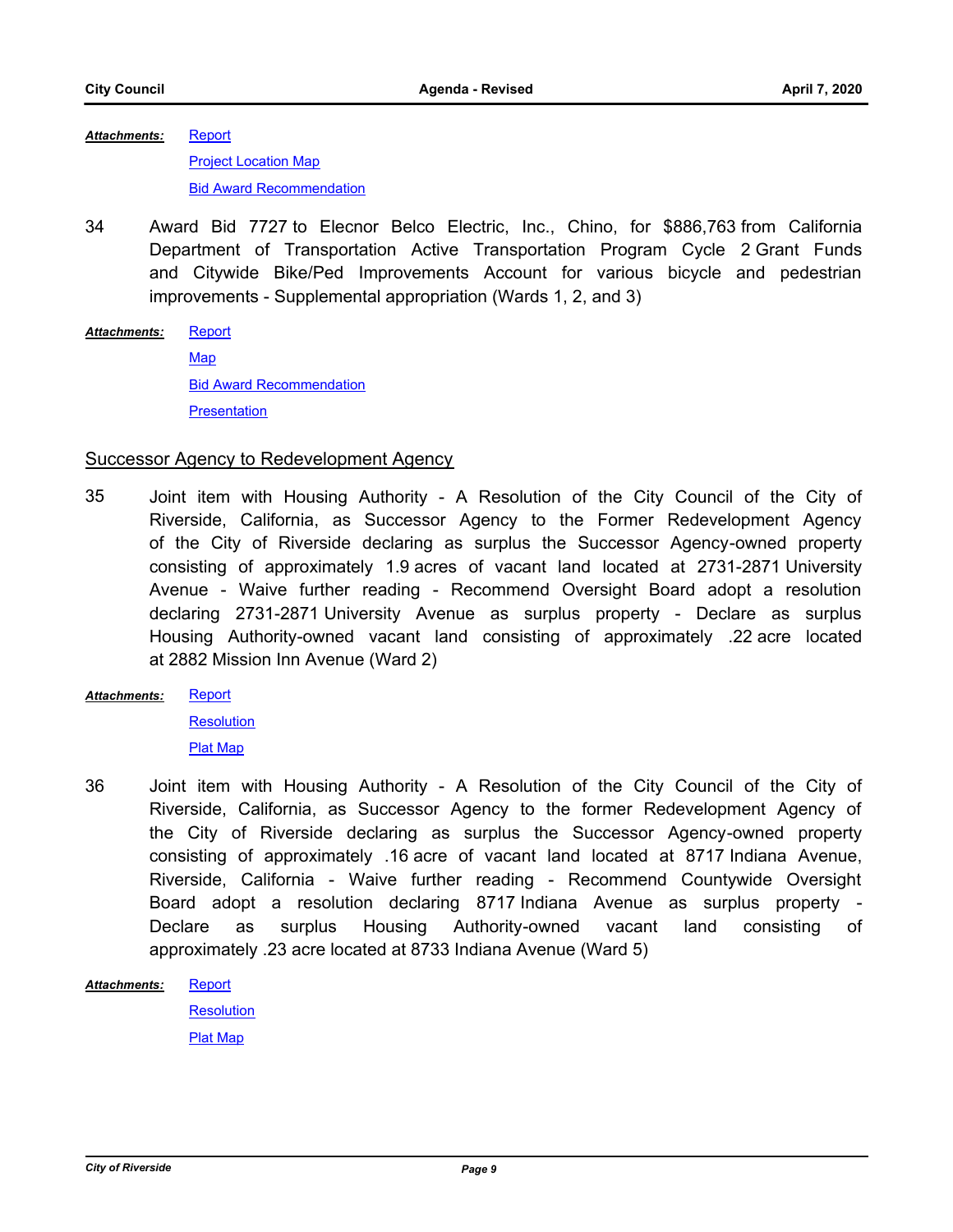## **3 P.M.**

## PUBLIC HEARINGS/PLANNING REFERRALS AND APPEALS

## *Audience participation is encouraged.*

37 Resolution of the City Council of the City of Riverside, California, authorizing certain actions related to an unscheduled mandatory tender, interest rate period conversion and remarketing of the previously authorized and issued variable rate refunding Electric Revenue Bonds, Issue of 2011A - Waive further reading - Reimbursement Agreement and Fee Letter with Bank of America, NA, and Remarketing Statement - Financing team of Public Financial Advisors, LLC, as Financial Advisor, Stradling, Yocca, Carlson & Rauth as bond and disclosure counsel, and Bank of America Securities, Inc., as Remarketing Agent (Finance) (All Wards) (5-minute presentation)

#### **[Report](http://riversideca.legistar.com/gateway.aspx?M=F&ID=36f810d3-0c18-45b7-821a-5f306b601e2a.docx)** *Attachments:*

**[Resolution](http://riversideca.legistar.com/gateway.aspx?M=F&ID=694627dd-b803-457d-b494-027260e57cec.docx)** [Remarketing Agreement](http://riversideca.legistar.com/gateway.aspx?M=F&ID=9f54fddb-935c-4a8a-8138-cf88827bde3f.doc) [Reimbursement Agreement](http://riversideca.legistar.com/gateway.aspx?M=F&ID=c1fbf844-e0b7-4971-bb57-5863f8f35df8.docx) [Fee Letter](http://riversideca.legistar.com/gateway.aspx?M=F&ID=1d6e4a8c-1a5e-4ca8-8f70-96effc5bb54f.docx) [Remarketing Statement](http://riversideca.legistar.com/gateway.aspx?M=F&ID=8de6873e-2817-4220-976e-2228c08fb0cf.docx) [Continuing Disclosure Certificate](http://riversideca.legistar.com/gateway.aspx?M=F&ID=c076a9da-0219-4567-8784-46a87067d13e.docx) **[Presentation](http://riversideca.legistar.com/gateway.aspx?M=F&ID=fa3bb403-22ec-4ea2-a0bd-df63bd650384.pdf) [Notice](http://riversideca.legistar.com/gateway.aspx?M=F&ID=f8097e1c-f4d5-420d-99db-86da59e72e64.pdf)** [Notice - Virtual Meeting](http://riversideca.legistar.com/gateway.aspx?M=F&ID=26ca9f43-b22f-455d-a029-5a1404b13033.pdf)

## DISCUSSION CALENDAR

*This portion of the City Council Agenda is for all matters where staff and public participation is anticipated. Individual audience participation is limited to 3 minutes.*

- 38 Councilmember Conder recommends a Resolution of the City Council of the City of Riverside, California, reducing City Councilmember salaries to one dollar (\$1) during the COVID-19 crisis - Waive further reading (All Wards) (5-minute presentation)
- **[Report](http://riversideca.legistar.com/gateway.aspx?M=F&ID=f54a19f8-7590-4f38-9723-f3d1acee6482.pdf) [Resolution](http://riversideca.legistar.com/gateway.aspx?M=F&ID=00e5398a-0f27-4112-84e1-7027a5df1320.pdf)** *Attachments:*

## **COMMUNICATIONS**

- 39 City Attorney report on Closed Session discussions
- 40 Items for future City Council consideration as requested by Mayor or Members of